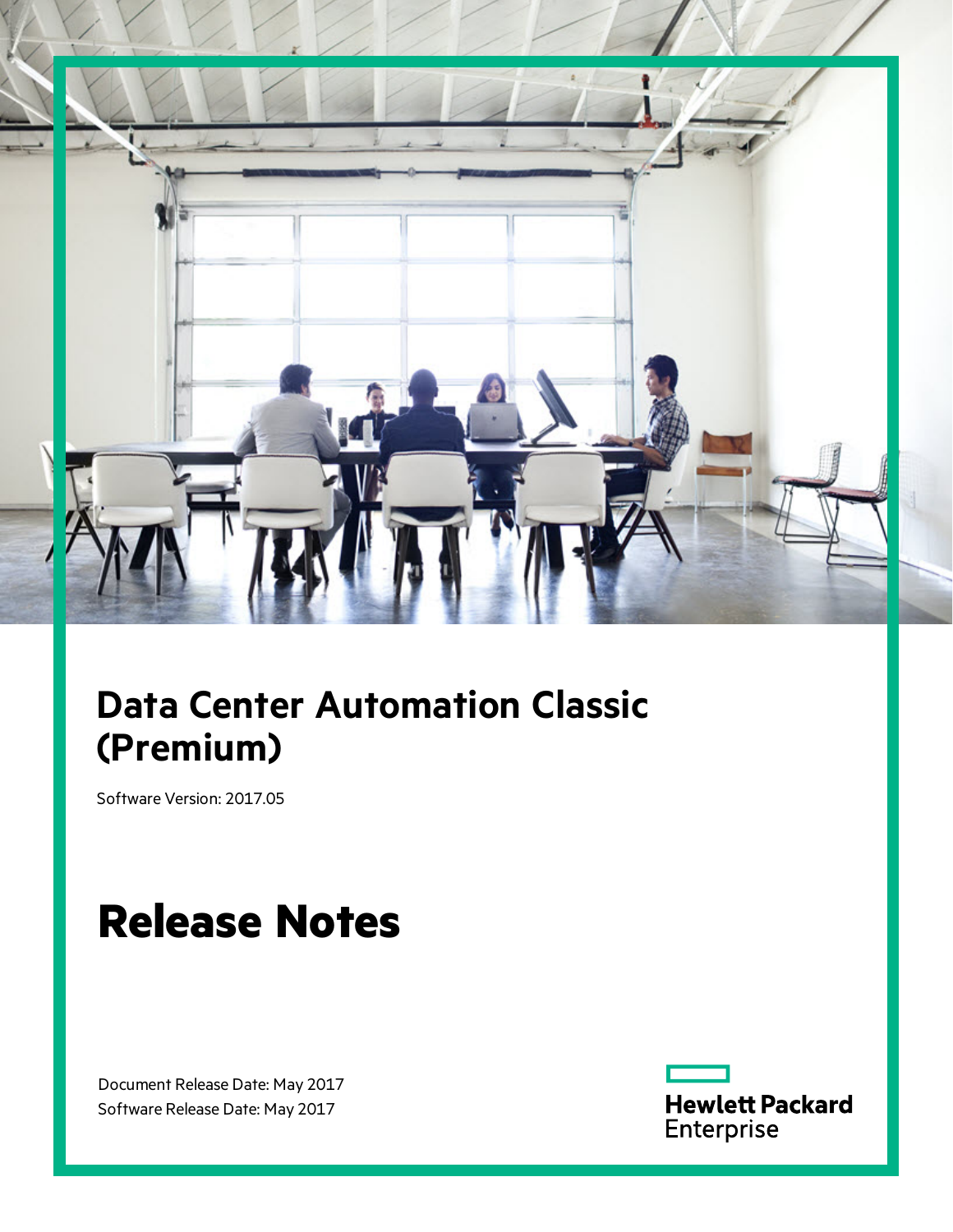### Legal Notices

#### Warranty

The only warranties for Hewlett Packard Enterprise products and services are set forth in the express warranty statements accompanying such products and services. Nothing herein should be construed as constituting an additional warranty. Hewlett Packard Enterprise shall not be liable for technical or editorial errors or omissions contained herein. The information contained herein is subject to change without notice.

#### Restricted Rights Legend

Confidential computer software. Valid license from Hewlett Packard Enterprise required for possession, use or copying. Consistent with FAR 12.211 and 12.212, Commercial Computer Software, Computer Software Documentation, and Technical Data for Commercial Items are licensed to the U.S. Government under vendor's standard commercial license.

#### Copyright Notice

© Copyright 2015 - 2017 Hewlett Packard Enterprise Development LP

#### Trademark Notices

Adobe™ is a trademark of Adobe Systems Incorporated.

Microsoft® and Windows® are U.S. registered trademarks of Microsoft Corporation.

UNIX® is a registered trademark of The Open Group.

This product includes an interface of the 'zlib' general purpose compression library, which is Copyright © 1995-2002 Jean-loup Gailly and Mark Adler.

### Documentation Updates

To check for recent updates or to verify that you are using the most recent edition of a document, go to: <https://softwaresupport.hpe.com/>.

This site requires that you register for an HPE Passport and to sign in. To register for an HPE Passport ID, click **Register** on the HPE Software Support site or click **Create an Account** on the HPE Passport login page.

You will also receive updated or new editions if you subscribe to the appropriate product support service. Contact your HPE sales representative for details.

#### Support

Visit the HPE Software Support site at: <https://softwaresupport.hpe.com/>.

Most of the support areas require that you register as an HPE Passport user and to sign in. Many also require a support contract. To register for an HPE Passport ID, click **Register** on the HPE Support site or click **Create an Account** on the HPE Passport login page.

To find more information about access levels, go to: <https://softwaresupport.hpe.com/web/softwaresupport/access-levels>.

**HPE Software Solutions Now** accesses the HPESW Solution and Integration Portal website. This site enables you to explore HPE Product Solutions to meet your business needs, includes a full list of Integrations between HPE Products, as well as a listing of ITIL Processes. The URL for this website is [https://softwaresupport.hpe.com/km/KM01702731.](https://softwaresupport.hpe.com/km/KM01702731)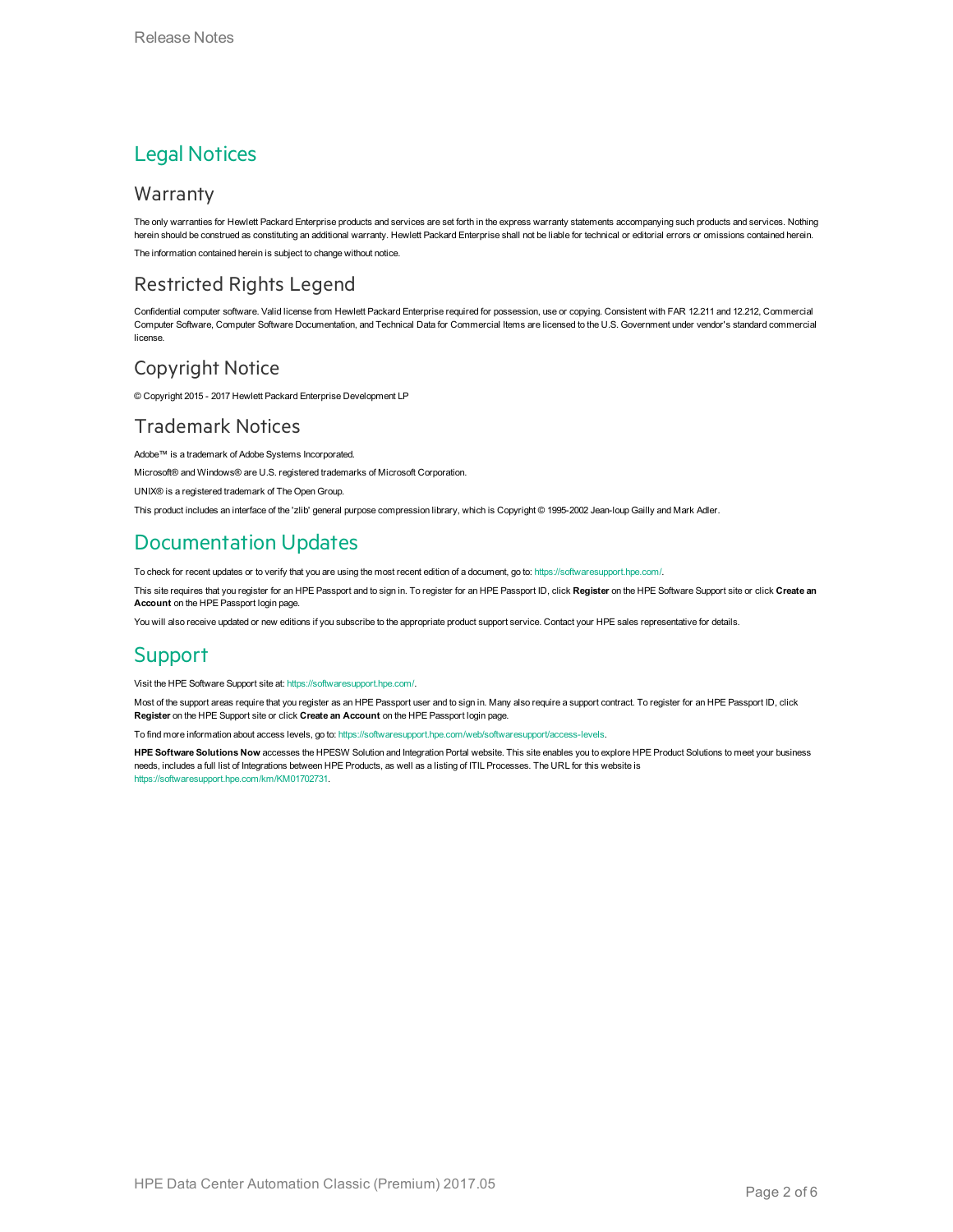### **Contents**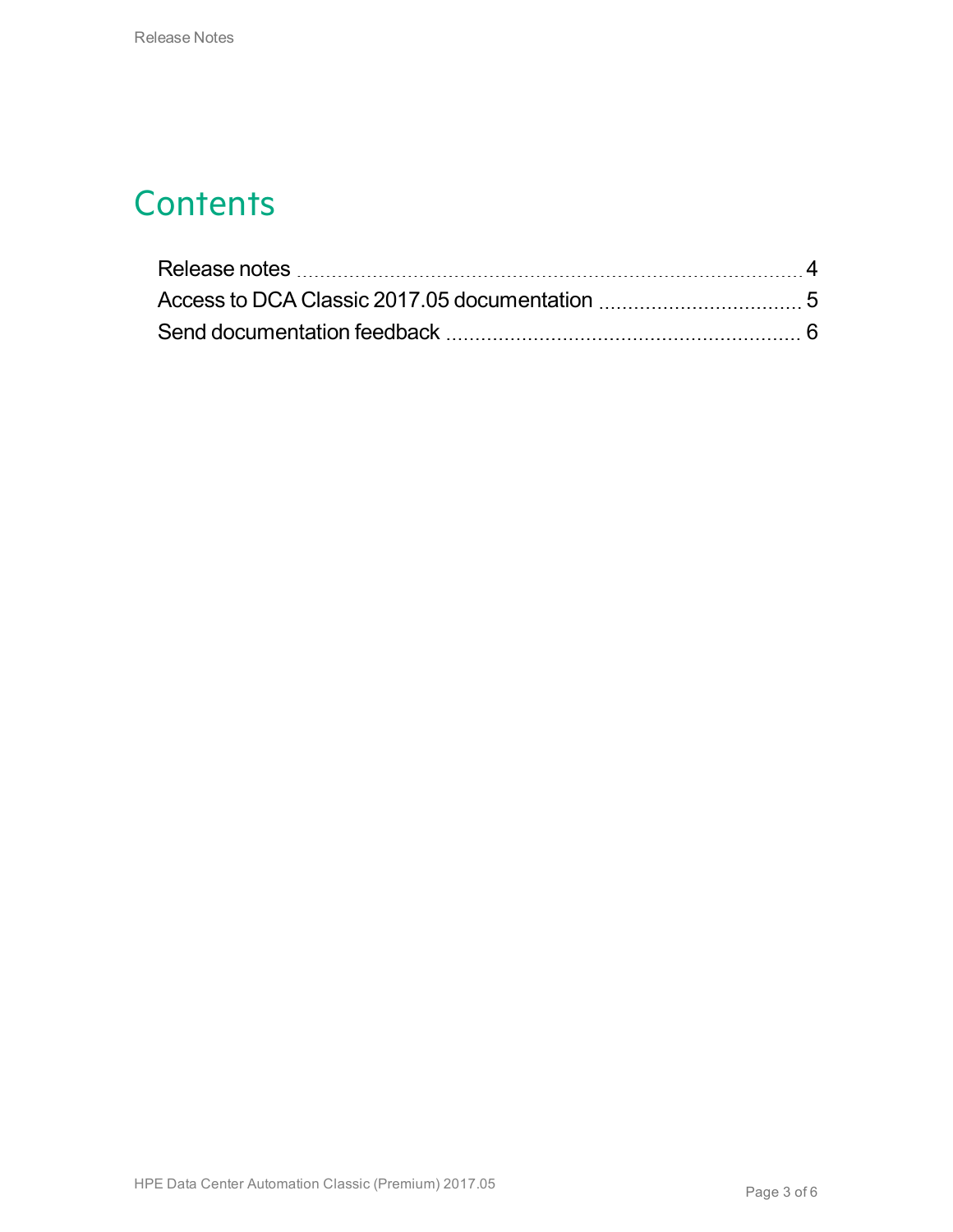### <span id="page-3-0"></span>Release notes

This section provides information about the Premium edition of the Data Center Automation Classic 2017.05 release.

This release is a fresh compilation of products in its entirety to provide a complete data center automation experience. Therefore, there is no upgrade path from any previous version of the DCA Suite to 2017.05.

The following products comprise the DCA Classic Premium edition:

- **.** Server [Automation](https://softwaresupport.hpe.com/km/KM02790390) 10.60
- Operations [Orchestration](https://softwaresupport.hpe.com/km/KM02518005) 10.70
- Database and [Middleware](https://softwaresupport.hpe.com/km/KM02364830) Automation 10.50 Premium
- IT Operations [Compliance](https://softwaresupport.hpe.com/km/KM02583928) 1.20
- [Operations](https://softwaresupport.hpe.com/km/KM02695559) Bridge Reporter 10.10

For more information about the products and support matrix details, see the product-specific documentation on the HPE Software Support site.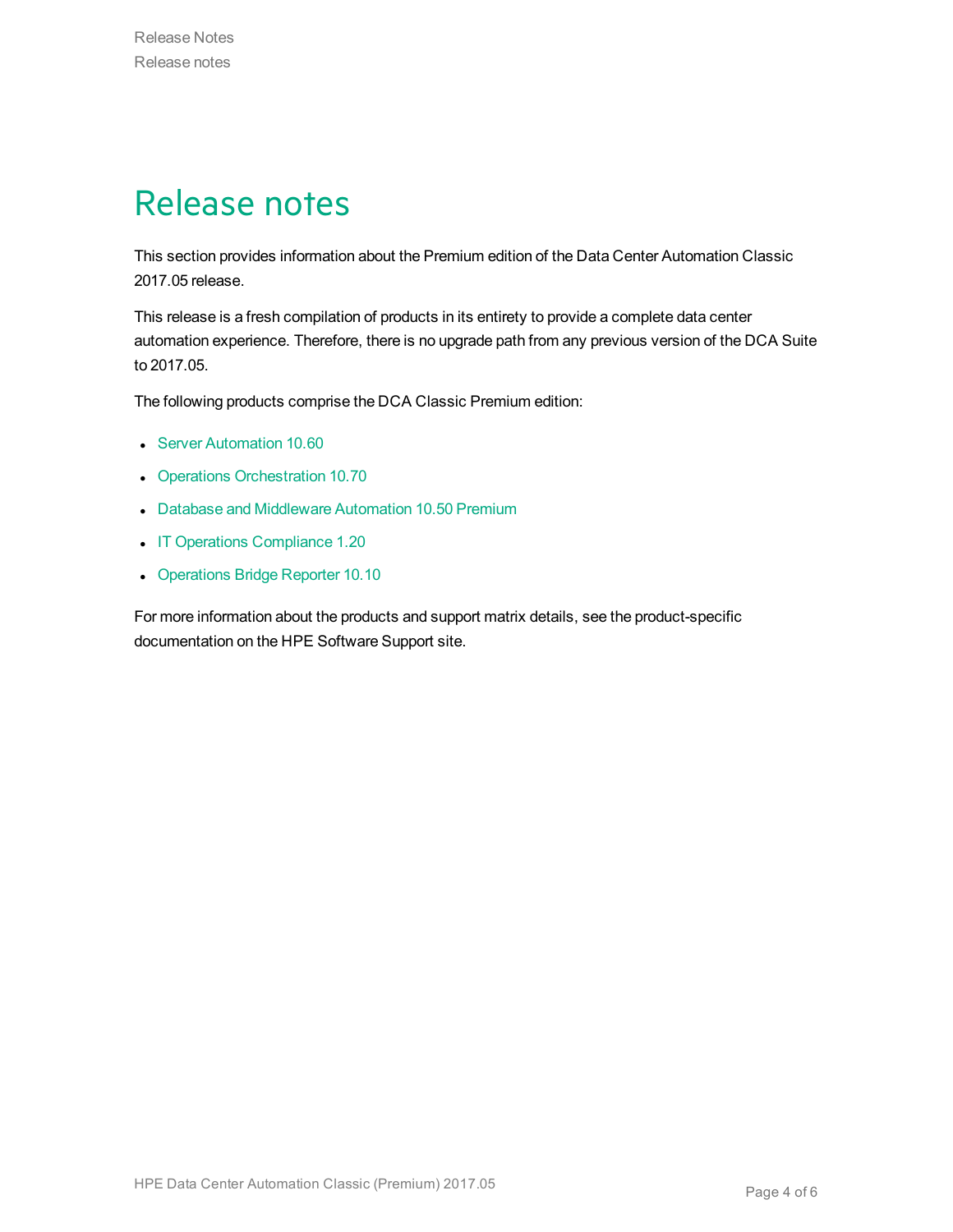## <span id="page-4-0"></span>Access to DCA Classic 2017.05 documentation

All DCA Classic 2017.05 documentation is available as individual documents on the HPE Software Support site. This site allows access to guides, release notes, support matrices, and white papers for all current and past releases. The HPE Software Support site requires an HPE Passport, which you can create once you access the site. After signing in, click the Search button and begin filtering documentation and knowledge documents using the filter panel.

Download the **[Documentation](https://softwaresupport.hpe.com/km/KM02710403) Library** and to then download the rest of the DCA Classic2017.05 documents, click the **go** link.